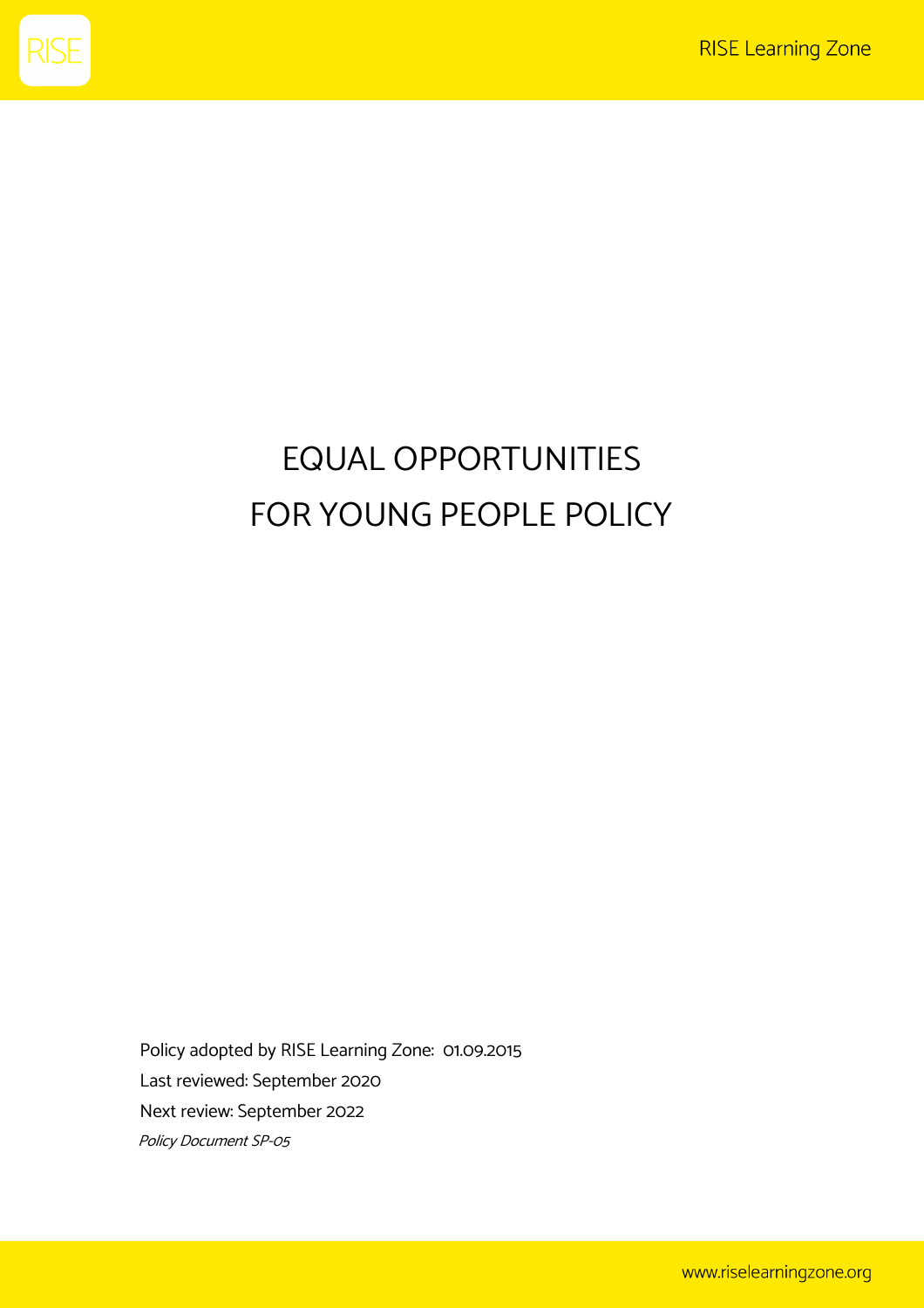## RISE LEARNING ZONE EQUAL OPPORTUNITIES FOR YOUNG PEOPLE POLICY

## **Working Practices**

RISE Learning Zone welcomes and celebrates the richness and diversity of young people in Nottinghamshire and is strongly committed to achieving equal opportunities for all young people and others who engage in RISE .

RISE Learning Zone recognises, however, that some people suffer oppression, unfair discrimination and lack of opportunity on various grounds, including, for example, their:-

- Race, skin colour, nationality or heritage
- Gender
- Sexuality
- Physical, sensory or learning disability
- Faith, religion, beliefs or culture
- Address
- Age
- Family situations
- Class
- Physical, sexual or emotional health
- Marital status
- Spent and unspent criminal convictions
- Trade union activity
- Unemployment

RISE Learning Zone is committed to:-

- establishing and maintaining a culture of implementing equal opportunities in all that it does
- taking positive action in seeking to promote social justice